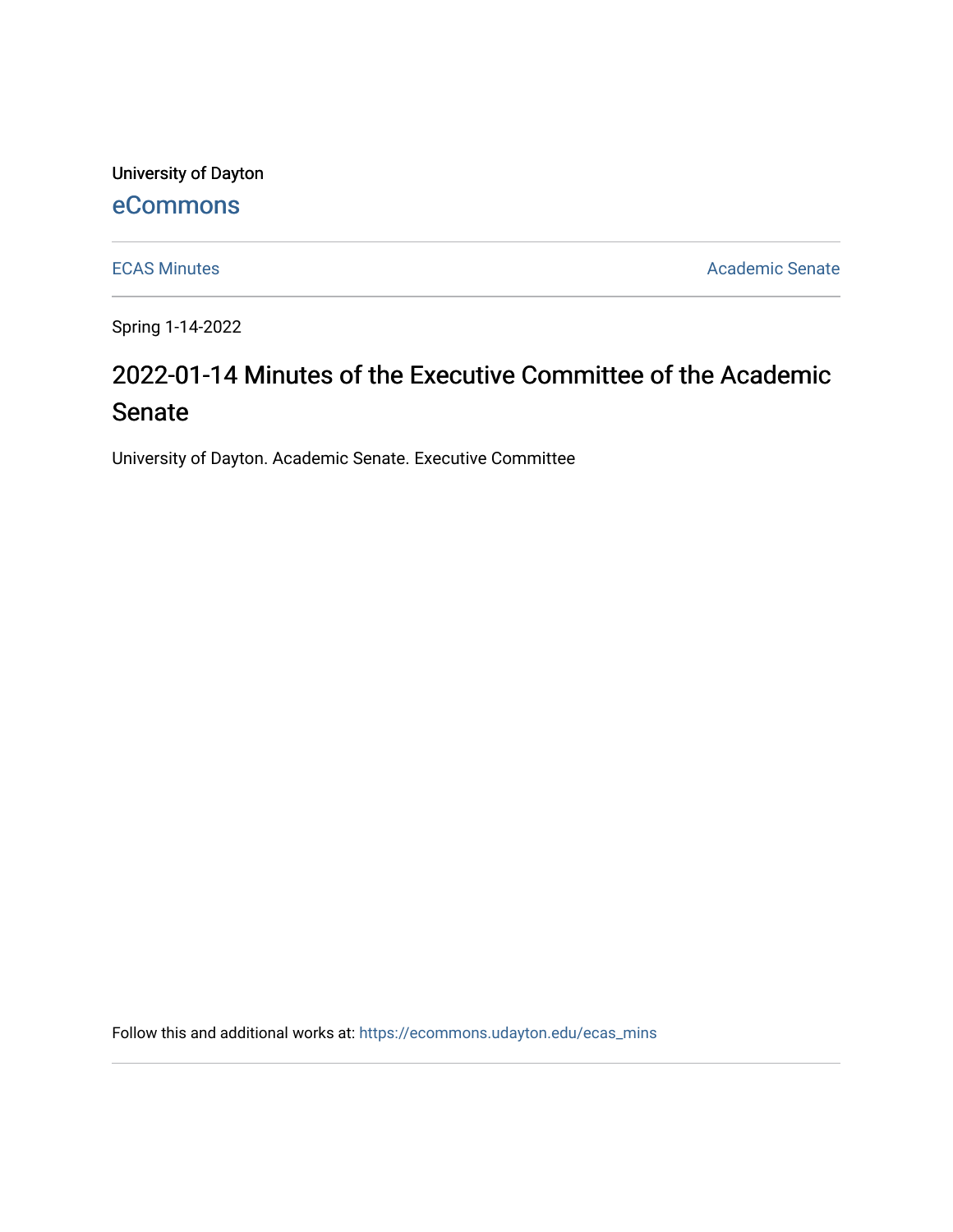# **Minutes** Executive Committee of the Academic Senate 14 January 2022 10:00-11:30 am, via Zoom

Present: Sam Dorf (President), Carissa Krane (Vice President), Lee Dixon (Secretary), Sarah Webber, Paul Benson, Jennifer Dalton (FT NTT non-voting guest), Jim Farrelly (Faculty Board non-voting guest), Connie Bowman, Chris Roederer, Joanna Abdallah, Philip Appiah-Kubi, Kathy Webb, Sarah Cahalan, Jada Brown,

Excused:

Absent:

Guests: Andrew Moyer (SGA President)

#### **Opening**

- Call to order
- Opening prayer/meditation Lee Dixon [\[Prayer/Meditation signup here\]](https://docs.google.com/document/d/1Say8mwTU7gLV_4XTtxgnfhOrTL-r7Z3r/edit?usp=sharing&ouid=114374222774523335638&rtpof=true&sd=true)
- **VOTE:** Approval of minutes from 1/7/22 ECAS meetings [to be sent by Lee Dixon].: Approved by unanimous consent

#### **Announcements**

- Next ECAS meeting Friday, January 21, 2022, 10:00-11:30am IN PERSON
- Next Senate meeting, Friday, January 21, 2022, 3:30-5:30 in KU Ballroom
- ELC Meeting, January 24, 2022, 10:30-noon.
- President's Council Update (Dorf, Benson): Sam shared that there was a discussion regarding continuity of business during a time when many people are absent due to illness-related issues
- CSIT Update (Benson, Dixon, Dorf, and Webb): Sam shared that CSIT met briefly to discuss CSIT working groups and that CSIT will meet less frequently while working groups are doing their work. Paul shared that there was also discussion regarding the role of working group administrative liaisons and how the working groups will report back to CSIT.
- Path Forward Update (Benson): Paul shared that COVID is having a large impact on families and how this will need to be continuously assessed as it impacts how we can function on campus. He shared the number of masks have been distributed and that access to testing capacity is low at this time.

# **Old Business**

- **DISCUSSION and VOTE:** Next steps for SAPC and priorities for Spring 2022 action at Senate.: Discussion led to a decision to wait for SAPC's report before finalizing the charges to send to APC and FAC.
	- o Draf[t FAC Charge](https://docs.google.com/document/d/1PzGQu7-xyTrK8TsjKdLmCeKxVWh3bEQXt3vtuS0dVGY/edit?usp=sharing) (use of SET in Tenure, Promotion and Merit)
	- o Draf[t APC Charge](https://docs.google.com/document/d/1bxZWtPFrGLX7lWEvgpc0avTWRR8xPTLjvQLwT1RqsXw/edit?usp=sharing) (implementation of SET)
- **UPDATE:** Expanding midterm grading policy for all undergraduate students. Hope to have time at Dean's Council Meeting on 18 January.: Paul shared that this item will be added to the Feb. 1 Provost Council meeting's agenda. We discussed how this may apply to graduate programs.

#### **New Business**

**DISCUSSION and VOTE:** Logistics for 21 January Senate meeting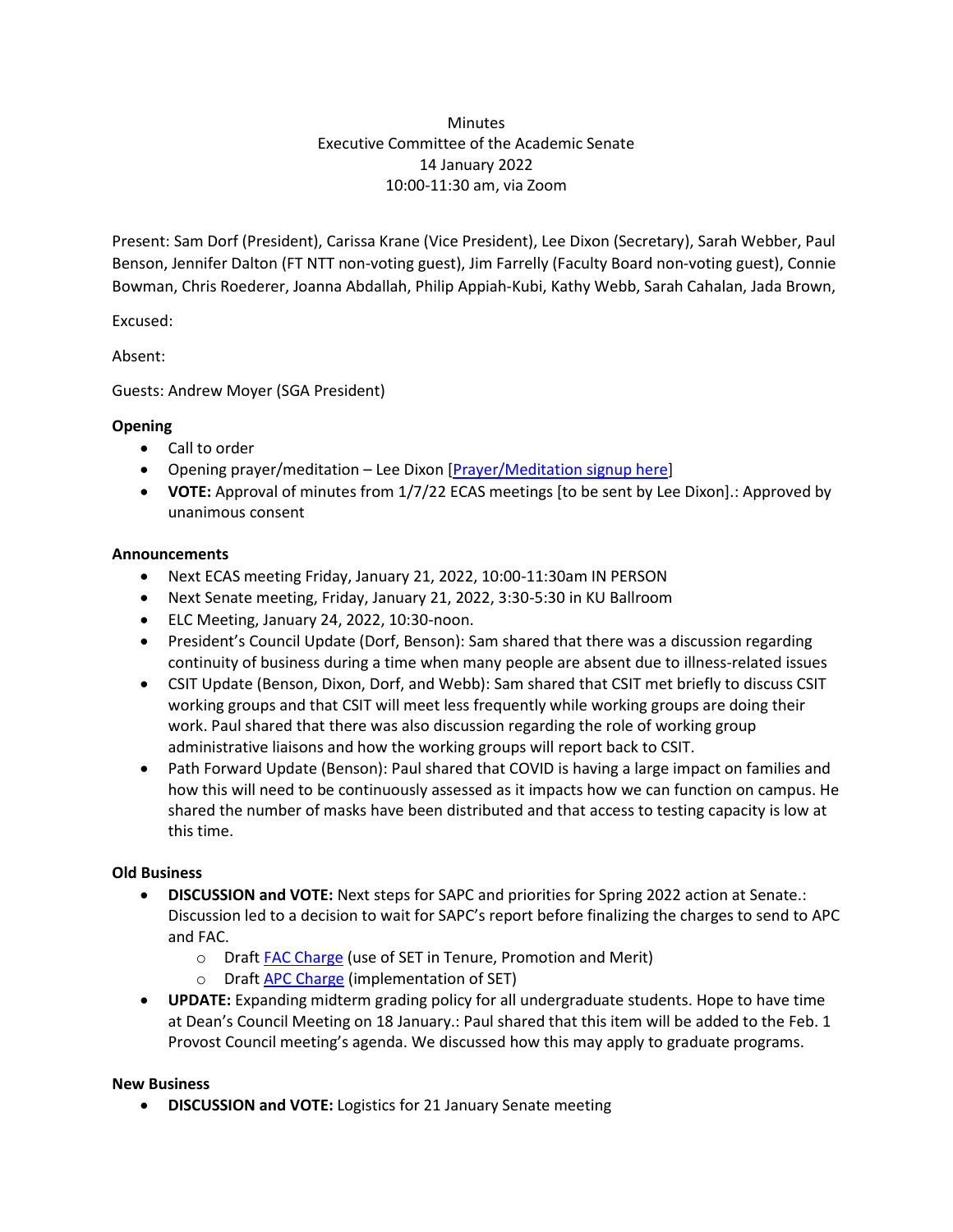- $\circ$  In person, but need to accommodate Senators that are unable to attend in person due to COVID, etc.: We discussed whether we think it is best to meet virtually or in person. We voted unanimously to hold the meeting virtually.
- **DISCUSSION**: Revision to process for selecting faculty mediators for FHC on Academic Freedom and Tenure and FHC on Grievances to make use of UNRC. [See email from Leslie Picca.:](https://drive.google.com/file/d/1HVGCGqxwFRnycDalBjlox04npWgWGL15/view?usp=sharing) We discussed this issue. There was support for FHC using the UNRC for the process of developing a list of nominees. Sam will share our discussion with Leslie and the FHC.
	- $\circ$  Current Faculty handbook tasks each committee to develop a list of nominees for the Provost Office to select and train. Committees recommend using UNRC.
- **DISCUSSION:** How to set academic calendar priorities and weigh choices?
	- o See attached *five-year draft calendar* and note pressures on 1. Spring break, 2. Intersession, 3. The start of Summer Term, 4. The number of Mondays during the year due to holidays.: We discussed these pressures and pros and cons of longer and shorter breaks, both winter intercession and spring break.
- **UPDATE:** PATH/Aviate Curriculum and Academic Curriculum: Sam gave a brief update on this issue.
- **DISCUSSION:** Other agenda items for Spring 2022
	- o further discussion of 2U? others?

# **Future Issues/Items**

- COVID-19 Safety
- Anti-Racism Action Plan
- **Review [Maternity Leave Policy](https://ecommons.udayton.edu/cgi/viewcontent.cgi?article=1038&context=senate_docs) draft charge to FAC**
- Revisions to [Senate Constitution/Code of Regulations](https://drive.google.com/file/d/1FE4HIp5nKgfgFEpzkthtUeF-u_54WgeA/view?usp=sharing) (2014/2017)
- SET and Bias/Bias in Classroom (SAPC)
- Equity and PATH/AVIATE
- CAP 5yr Review (APC)
- Clinical Faculty Review (DOC 2017-01) should be reviewed every three years. (FAC)
- Academic Calendar Priorities Review (2018-2019 holdover)
- Post-COVID Return to Work
- **•** Shared Governance Issues
- Badges/Micro-Credentials (to be revisited in Fall 2022)
- Adding request for information of IT resources within CIM system (APC).
- Inviting a Student Development staff panel at an Academic Senate meeting
- Update on policy to no longer sponsor international faculty/staff.
- **[Draft Senate](https://docs.google.com/document/d/1xjJPkvF1RwPx6ox_v4-haphE0rYF4g6j/edit?usp=sharing&ouid=114374222774523335638&rtpof=true&sd=true) Resolution regarding libraries and Center for online learning.**

| <b>Task</b> | Assigned to Consultation | <b>Expectation</b> | <b>Work Due</b> | <b>Update</b> |
|-------------|--------------------------|--------------------|-----------------|---------------|
|             |                          |                    |                 |               |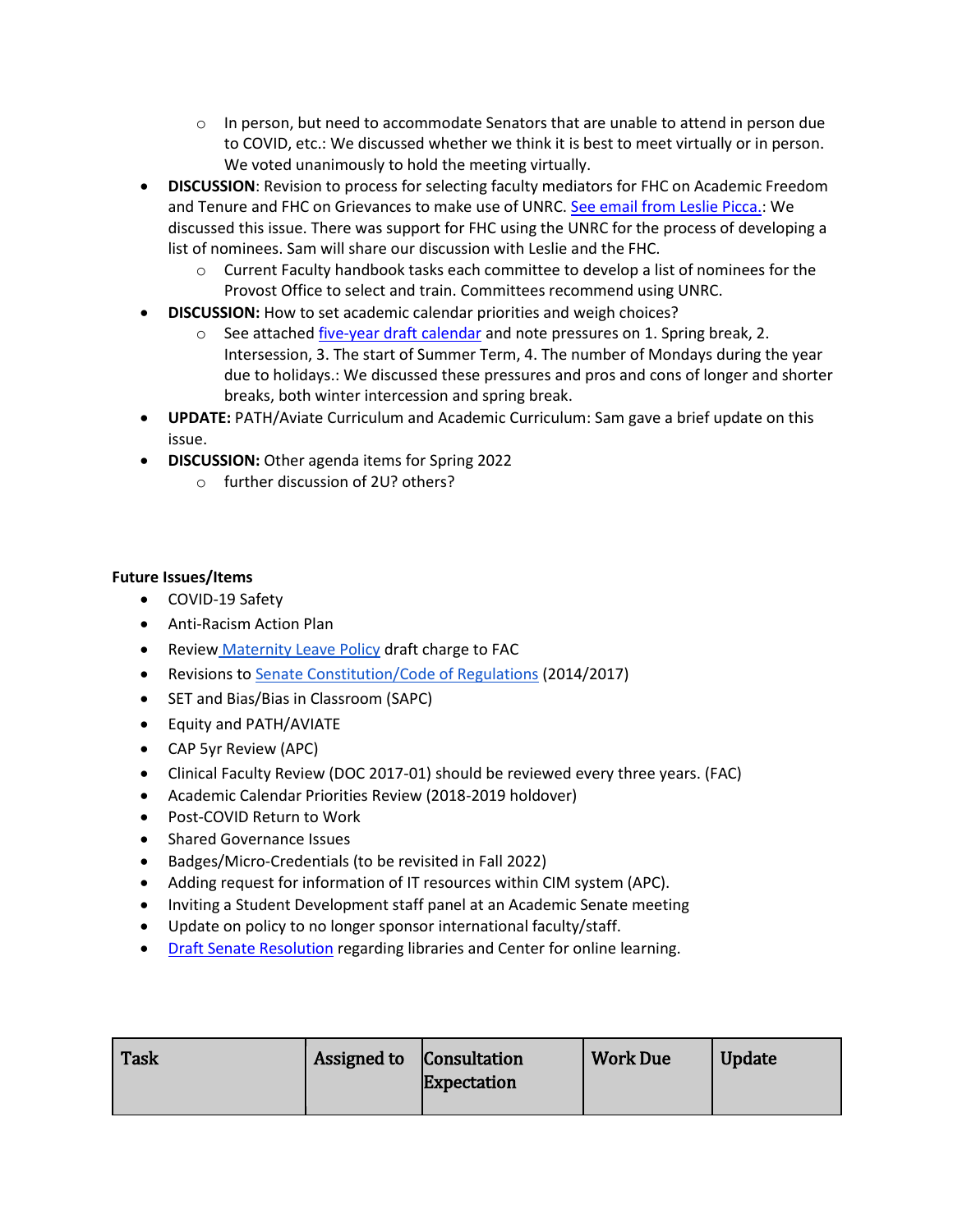| <b>Wellness Certificate</b>                                               | <b>APC</b>                                              | <b>TBD</b>                                                                         | October 2021                      | Delayed until<br>late<br>October/early<br>November |
|---------------------------------------------------------------------------|---------------------------------------------------------|------------------------------------------------------------------------------------|-----------------------------------|----------------------------------------------------|
| Review of University<br><b>Clinical Committee</b>                         | <b>FAC</b>                                              | <b>UCC</b>                                                                         | Jan 2022                          |                                                    |
| <b>CAP Five-Year Review</b>                                               | <b>APC</b>                                              | Multiple                                                                           | 1 April 2022                      | October<br>Senate<br>Meeting                       |
| Mitigating Bias in<br><b>SETs and Classrooms</b>                          | <b>SAPC</b>                                             | Multiple                                                                           | 15 March<br>2022                  | November<br>Senate<br>Meeting                      |
| <b>Policy to Review</b><br><b>Senate Composition</b>                      | <b>ECAS</b>                                             | <b>Senate Standing</b><br>Committees                                               | January 2022<br>Senate<br>Meeting | November<br>Senate<br>Meeting                      |
| Implement changes to<br>Constitution after<br>passing of DOC 2021-<br>02. | <b>ECAS</b>                                             | Senate<br>Parliamentarian<br>and University<br>Libraries, APC, FAC,<br><b>SAPC</b> | January 2021                      |                                                    |
| <b>Updating DOC 2007-05</b>                                               | ECAS (Sam<br>Dorf with<br>help from<br>Jane<br>Koester) | Senate<br>Parliamentarian,<br>Senate                                               | April 2022                        | <b>Draft changes</b><br>here                       |
| <b>Policy on Filling</b><br>Vacancies to the<br><b>Academic Senate</b>    | <b>ECAS</b>                                             | Senate<br>Parliamentarian,<br>Senate                                               | April 2022                        | November<br>Senate<br>Meeting                      |